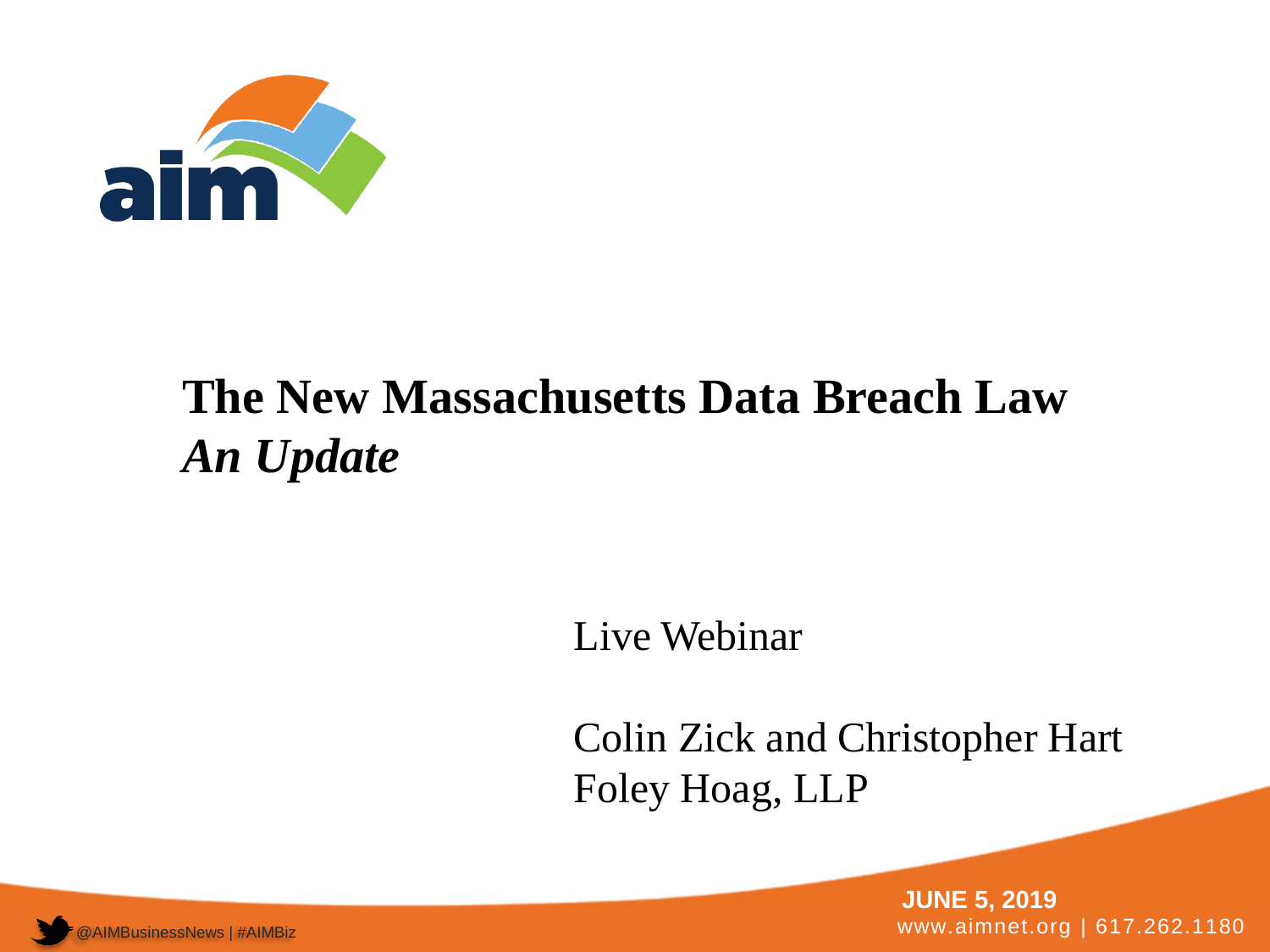## Colin J. Zick





*Partner, Chair, Privacy and Data Security Practice*

#### Boston | +1.617.832.1275 | czick@foleyhoag.com

- Serves as Chair of Foley Hoag's Privacy and Data Security practice group. Colin counsels clients ranging from the Fortune 1000 to start-ups on issues involving information privacy and security, including compliance with state, federal and international data privacy and security laws and government enforcement actions. He also frequently counsels technology and consumer-facing clients on issues involving information privacy and security (including the GDPR and Privacy Shield, HIPAA and other U.S. federal and state data privacy and security laws, privacy policies, cloud security, cyber insurance, the Internet of Things, and data breach response).
- Colin co-founded the firm's Privacy and Data Security Practice Group and regularly contributes to its "Security, Privacy and the Law" blog, www.securityprivacyandthelaw.com.
- Colin has been ranked as one of the Best Lawyers in America® since 2015, ranked by CHAMBERS USA as one of Massachusetts' leading health care lawyers since 2010, and he has been selected by his peers as a Massachusetts "Super Lawyer" since 2004. Colin also serves as a member of Law360's Privacy & Consumer Protection editorial advisory board.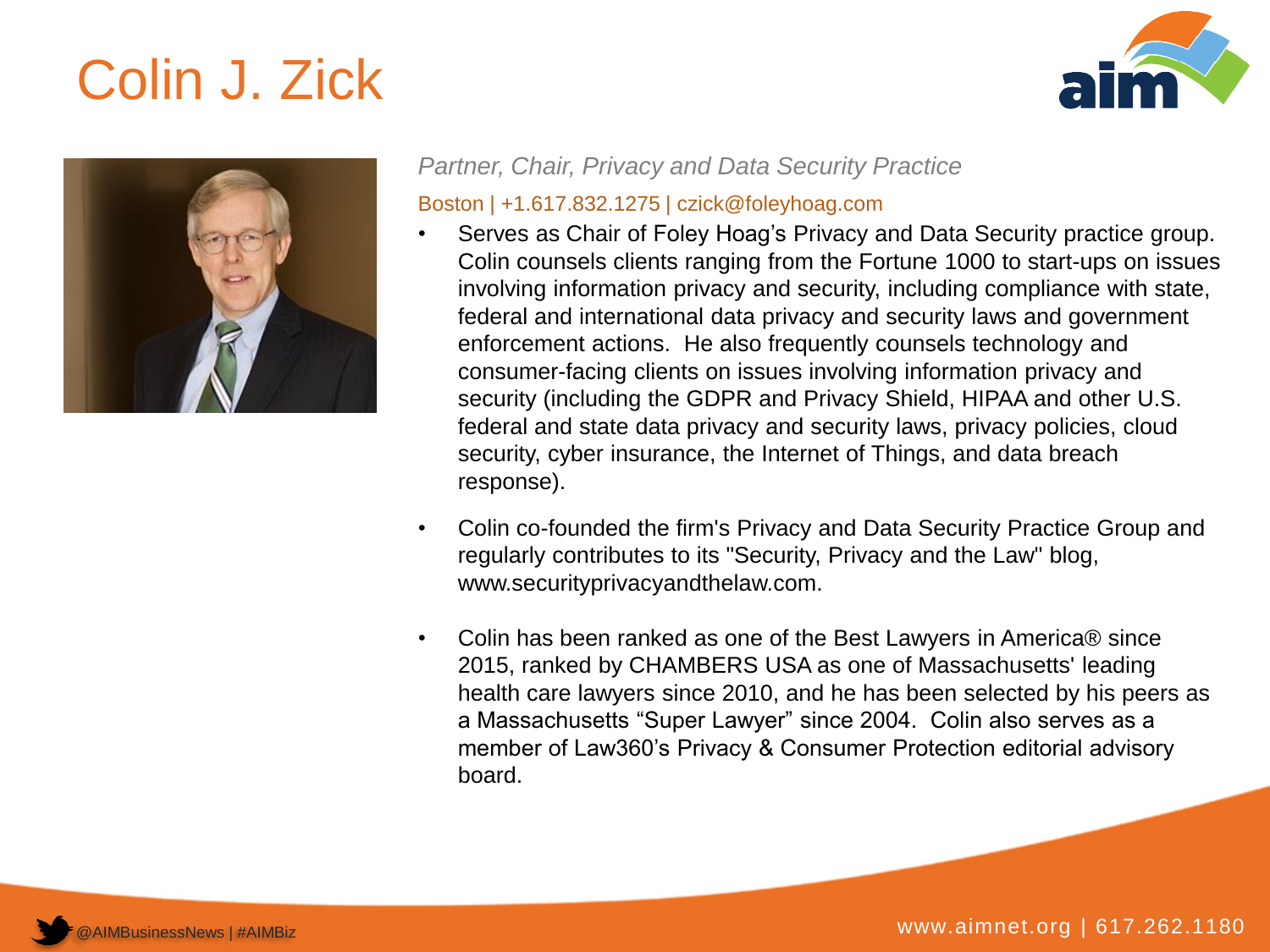## Christopher E. Hart





#### *Counsel*

#### Boston | +1.617.832.1232 | chart@foleyhoag.com

- With significant trial litigation, appellate advocacy and cybersecurity experience, has counseled and represented sovereign nations, Fortune 500 companies, start-up companies, non-profits, and individuals in a wide variety of contexts for over a decade.
- Co-chairs the firm's Blockchain and Cryptocurrency practice group. He is also a Certified Information Privacy Professional (CIPP/US, CIPP/E, CIPM), a member of the firm's Data Privacy and Security Group, and a member of the IAPP's Advisory Board (Privacy Bar Section). He has considerable experience in data privacy and cybersecurity issues, and advises companies on regulatory compliance, data breach planning and response, the EU's General Data Protection Regulation (GDPR), and risk management (including cyber insurance).

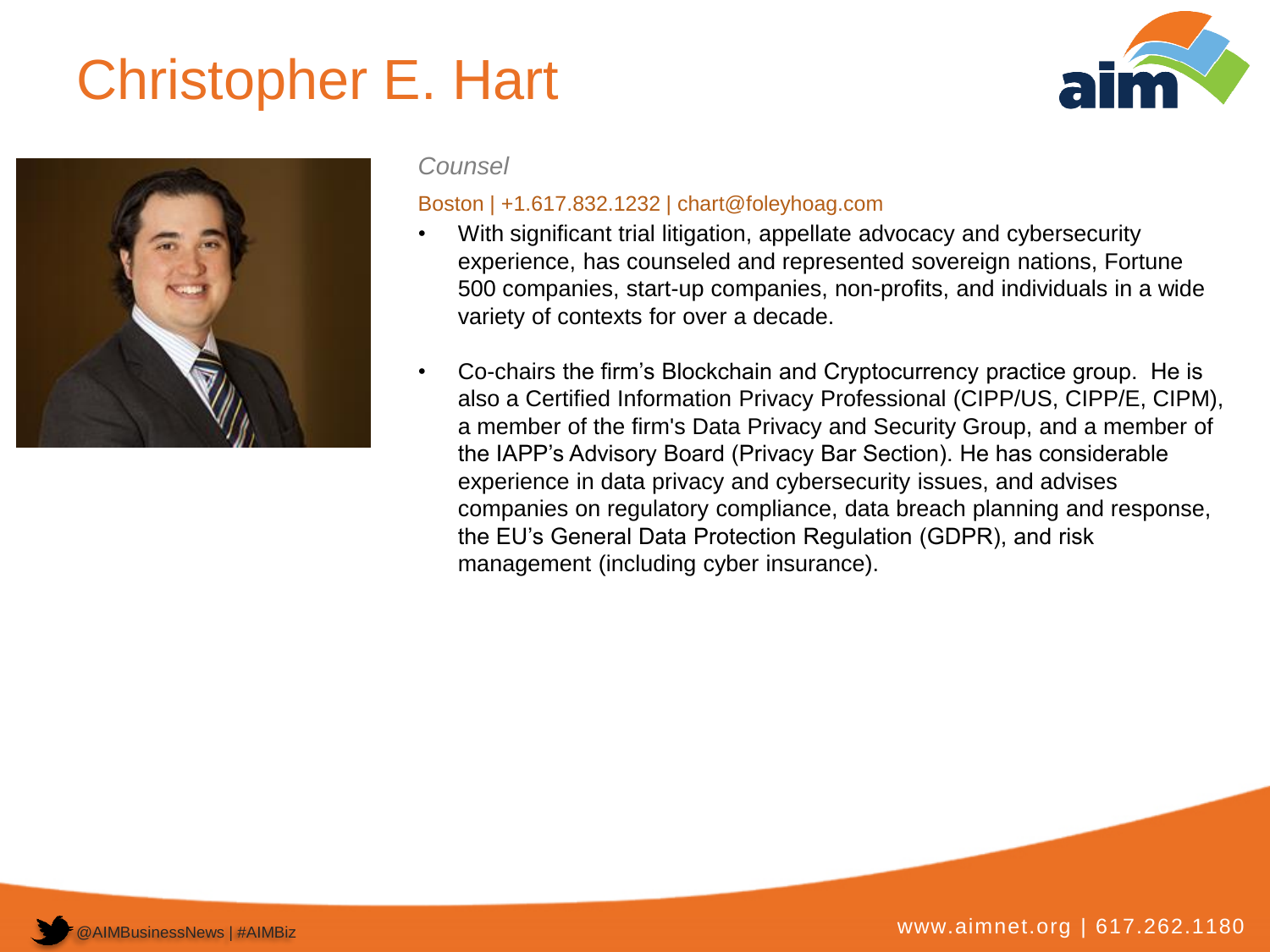



- Data Privacy: The Big Picture of the Legal Landscape
- Data Privacy in Massachusetts: The Rules and How They Have Changed
- Real-World Impacts of the New Massachusetts provisions
- **Other Upcoming Changes: GDPR, CCPA,** and More
- Takeaways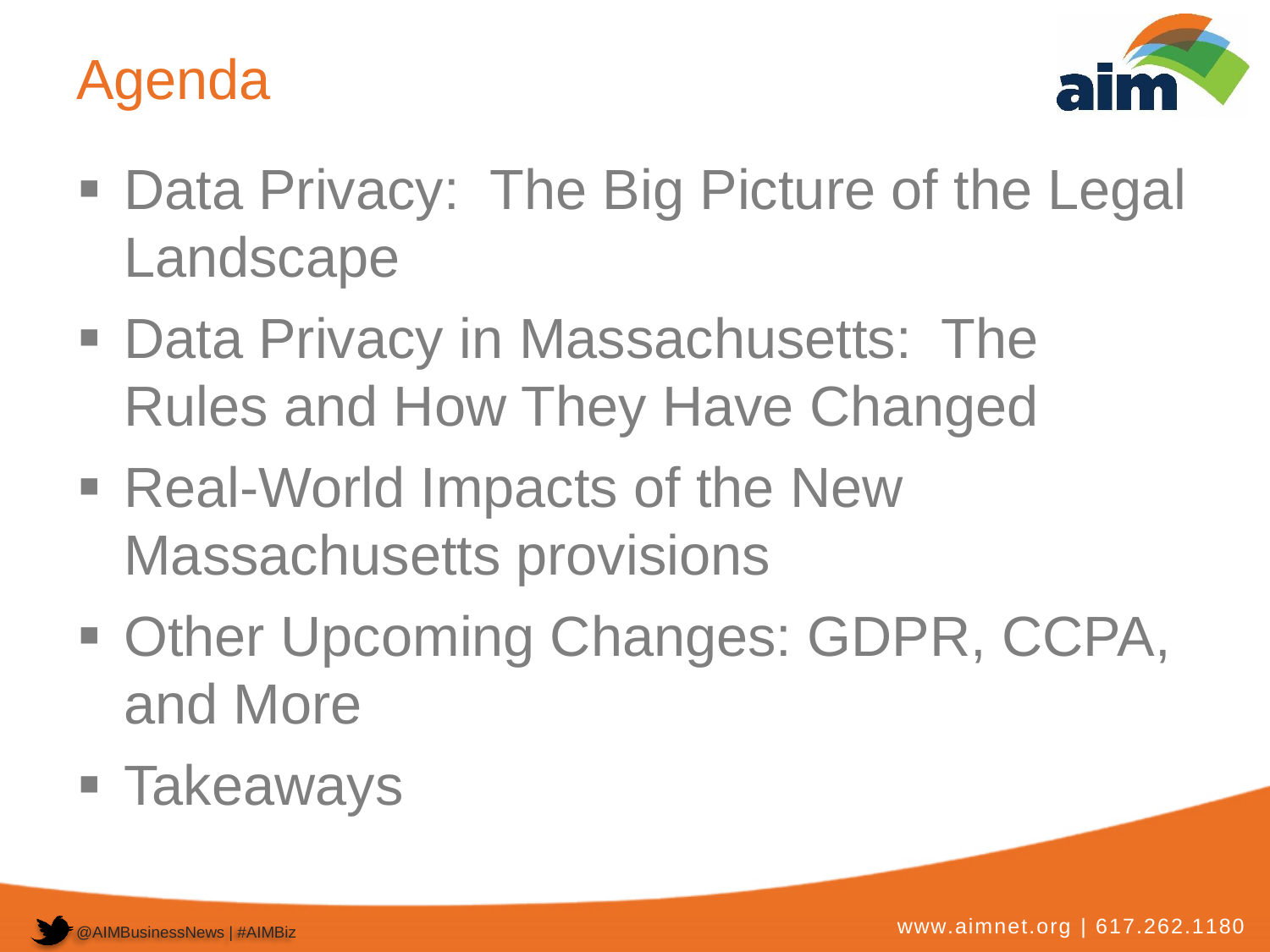

# Data Privacy: The Big Picture of the Legal Landscape

- **Privacy versus security: different but** complementary concepts.
- **No single comprehensive data privacy law** for the U.S.
- **Federal laws are sector-specific, such as** HIPAA for certain types of health data.
- **There are as many state data privacy laws** as there are states.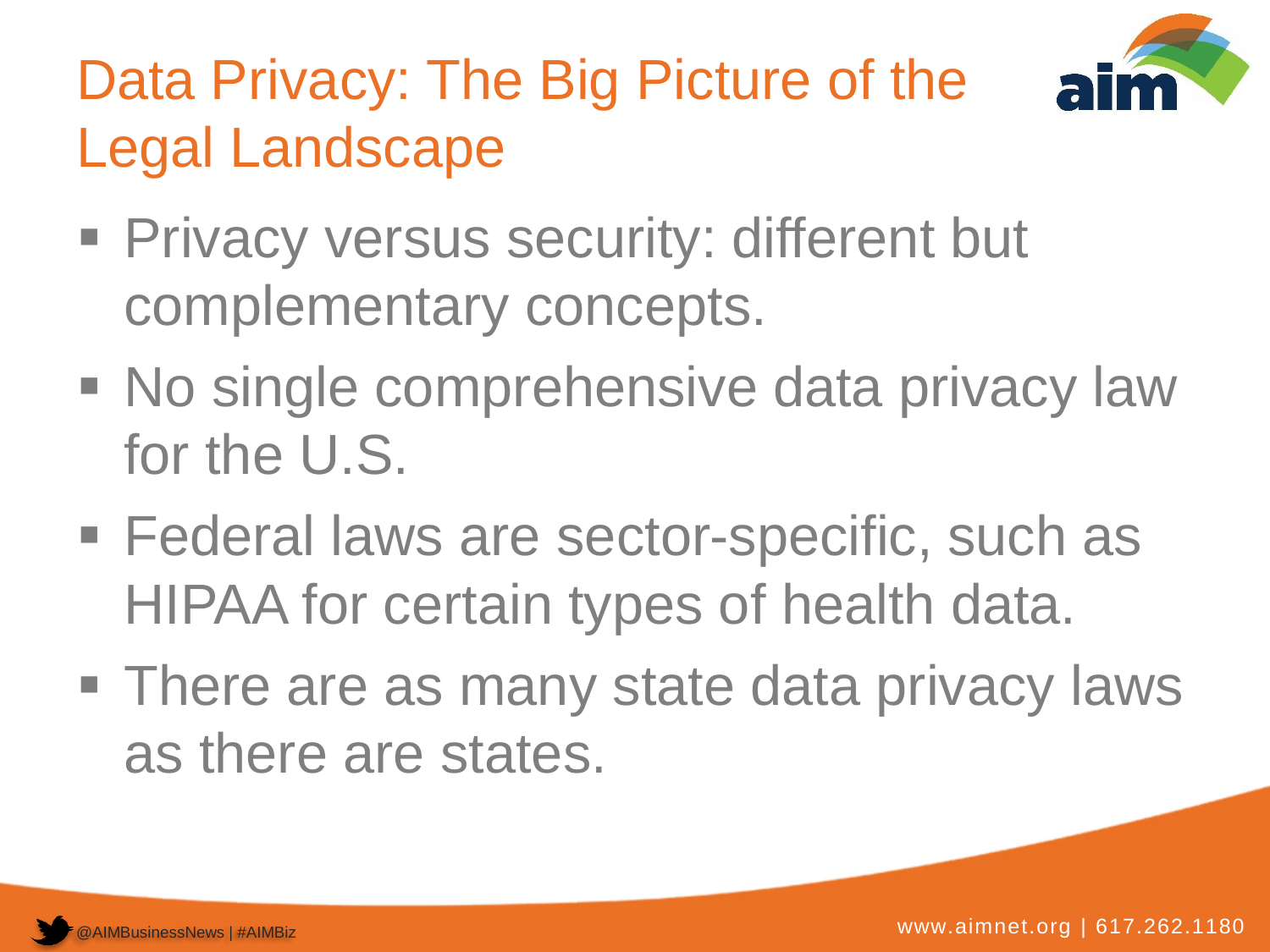

# Data Privacy: The Big Picture of the Legal Landscape

- There are important consequences to the legal patchwork of state laws:
	- These different privacy laws protect different information and protect it differently.
	- Notification triggers and obligations differ:
		- **EX Consumers and regulators often receive notice**
		- But when and how notification is made in the event of a breach can differ significantly.
	- Safe harbors may or may not be provided.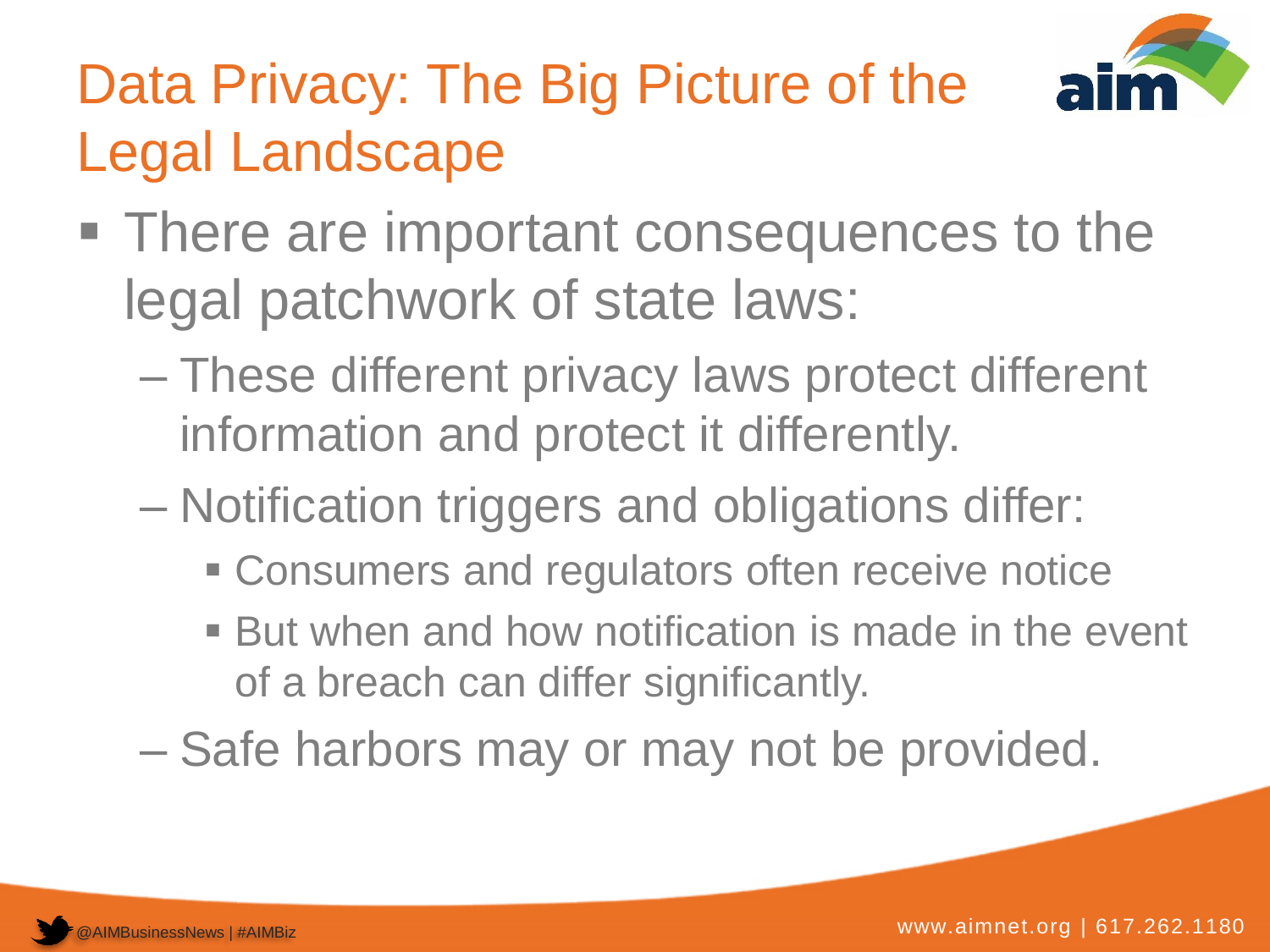## Data Privacy in Massachusetts: The Rules and How They Have Changed

- Massachusetts has a number of different laws touching on privacy, which came about because of the TJX breach.
- The two most important ones for our purposes:
	- M.G.L. c. 93H (statute).
	- 201 CMR 17.00 (regulation).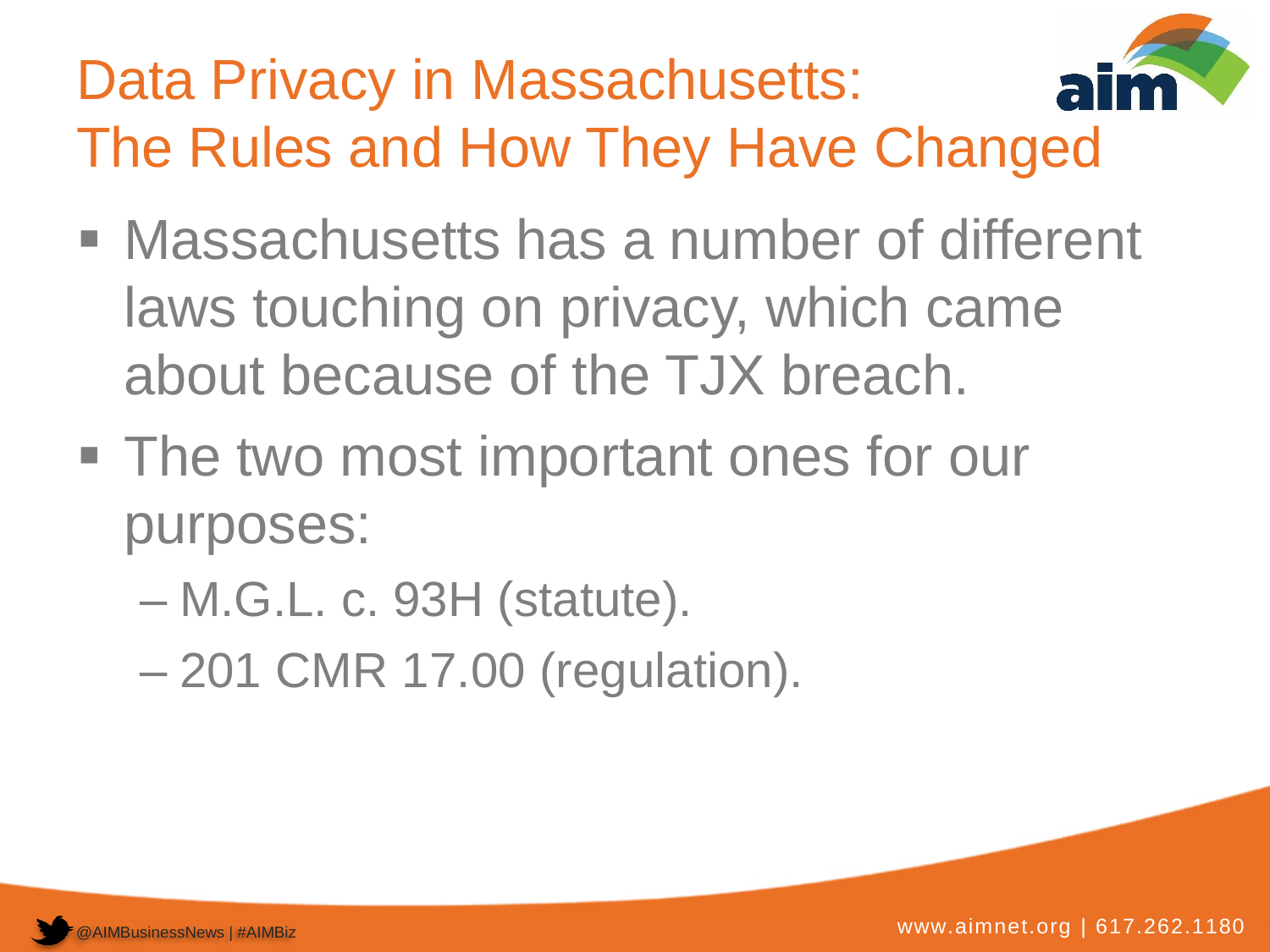

## Data Privacy Obligations in Massachusetts Law

- Chapter 93H
	- What counts as personal information?
	- What counts as a breach?
	- Who do you have to notify?
	- By when?
- 201 Code of Mass. Regulations 17
	- Concerns data security obligations
	- Must take internal steps, train staff, vet third party contractors.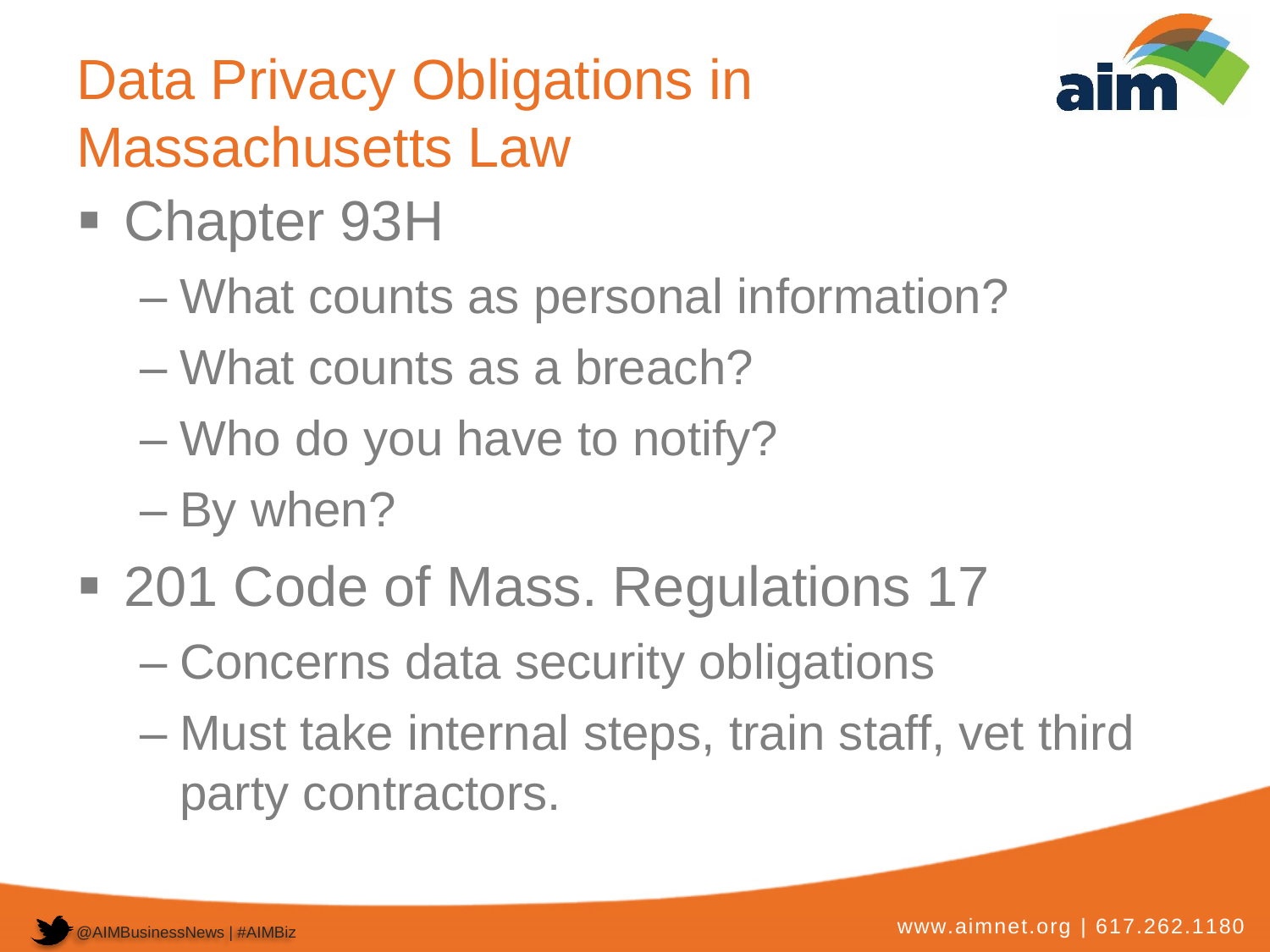

## Data Privacy in Massachusetts: How the Rules Have Changed

- Chapter 93H Changes
	- In the event of a breach, consumers must be provided 18 months of free credit monitoring
	- Consumer notification rules have amended:
		- Add person responsible.
		- **Inform regulators whether a company has a WISP.**
		- Must include name of a parent or affiliated corporation.
		- Cannot delay notification to determine scope of impact.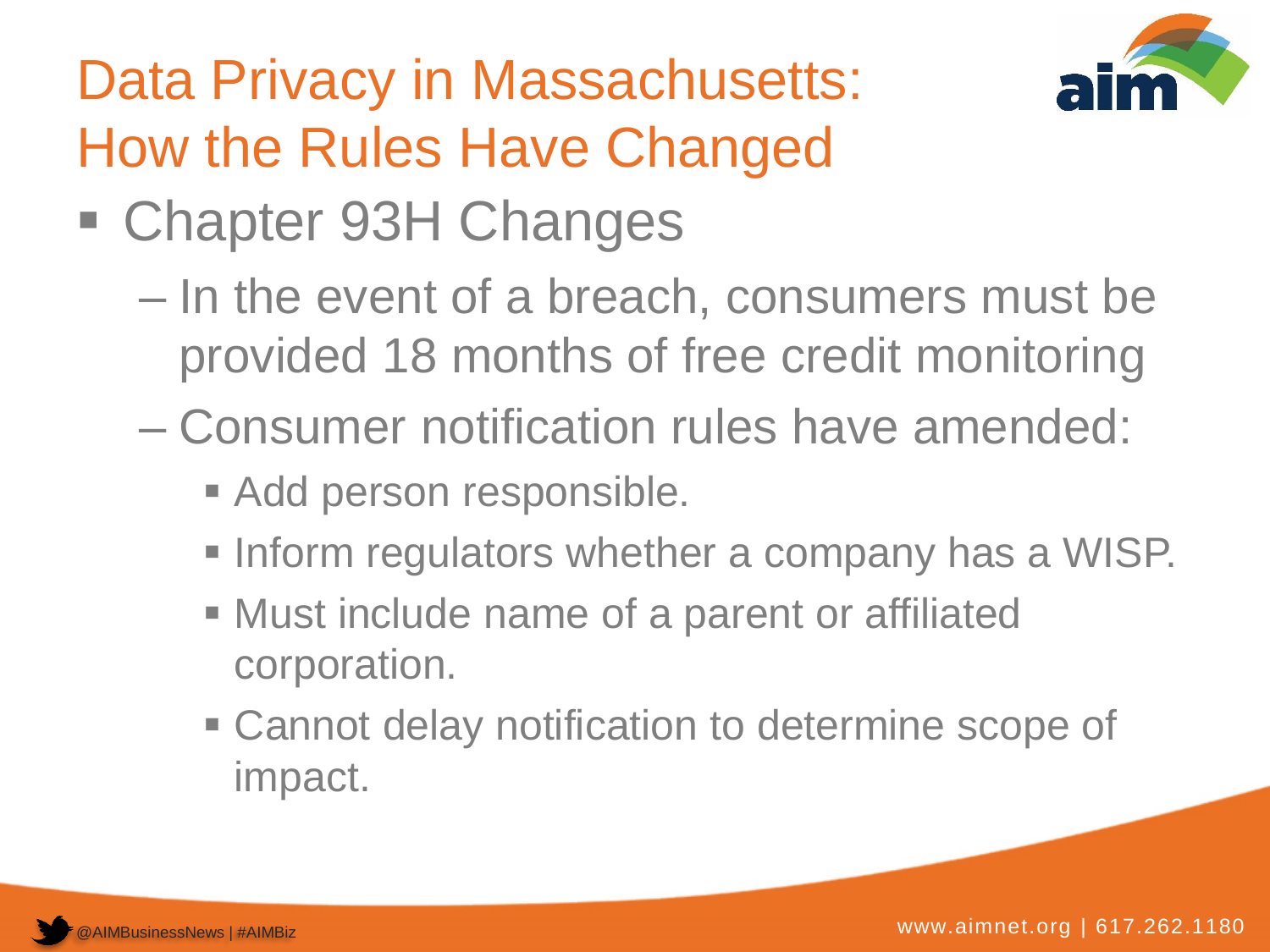Data Privacy in Massachusetts



- **Equifax litigation** 
	- 93H was amended in part as a result of the Equifax breach.
	- Case law from the Equifax case has clarified the contours of Chapter 93H in important ways.

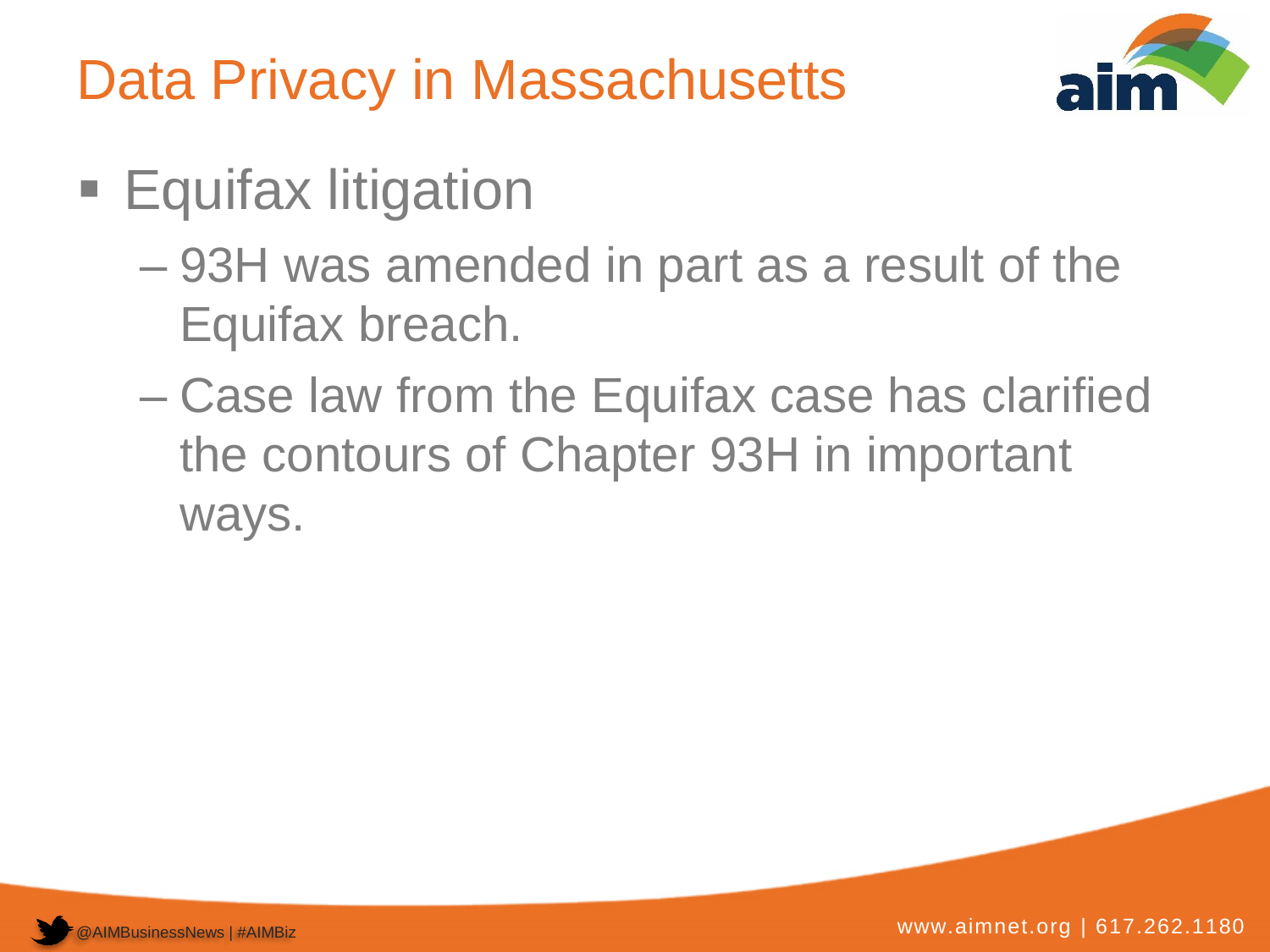## Real-World Impacts



- **Generally, data privacy laws can place** significant obligations on organizations:
	- Policy drafting.
	- Internal auditing.
	- Data breach response.
	- Security protocols.
	- Internal governance.

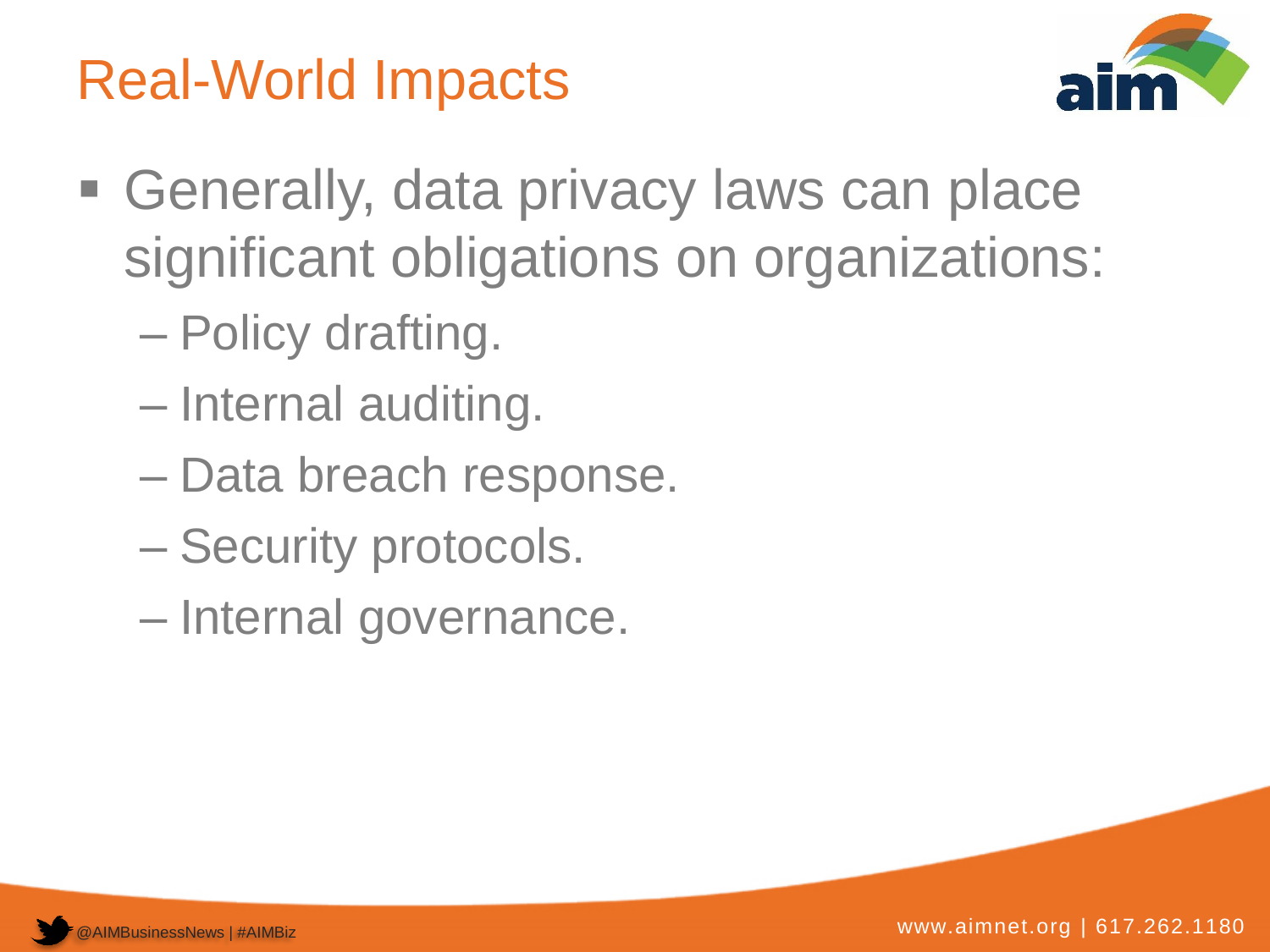



- Changes to 93H can have significant cost impacts:
	- Requiring credit monitoring for 18 months can be a significant cost consideration.
	- Companies should consider reaching out to credit reporting agencies before a breach to consider contracts.
	- Costs of notification and credit monitoring could suggest revisiting cyber insurance.

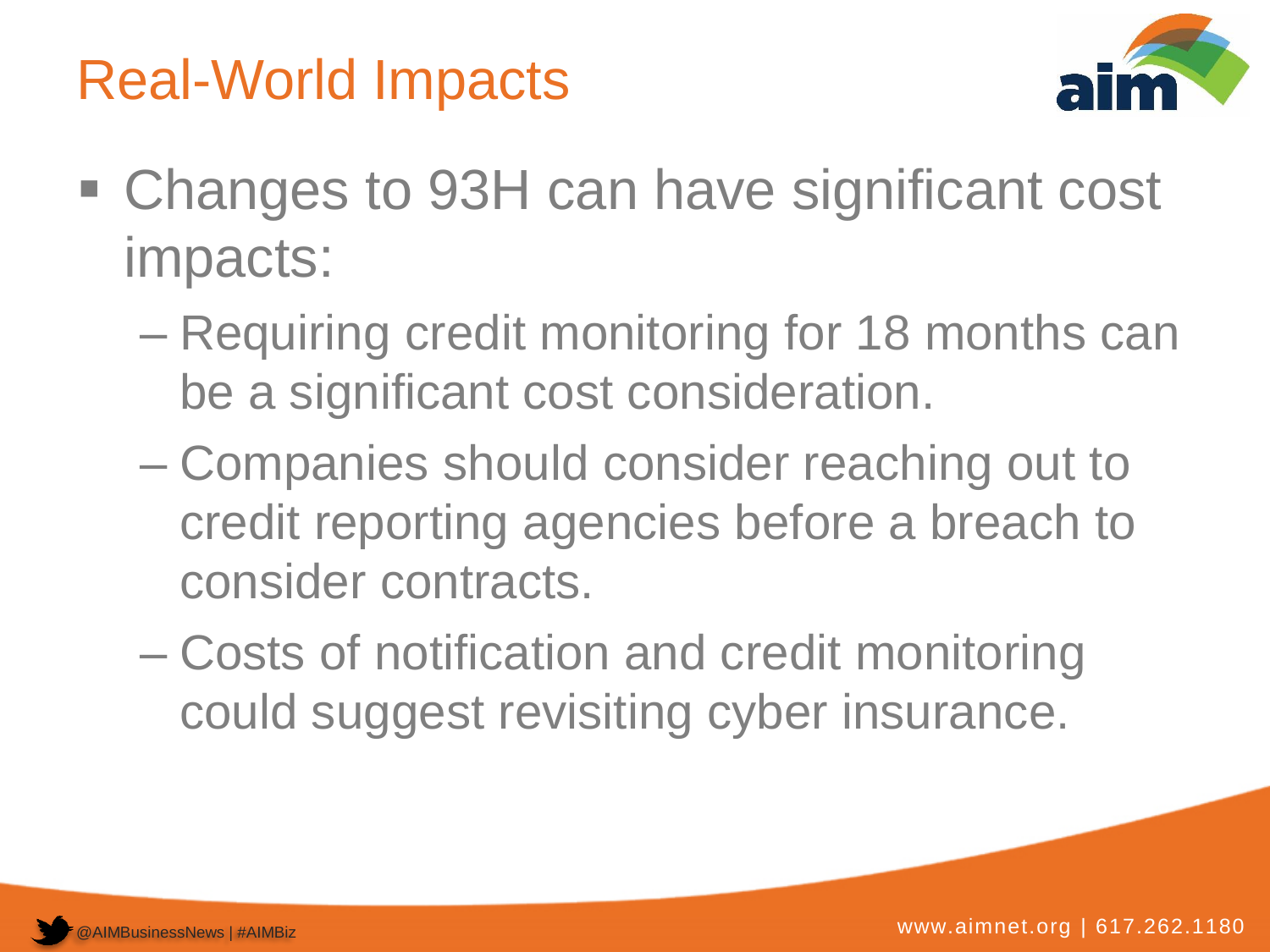## Real-World Impacts



- Changes to 93H can have significant impacts on policy drafting and data breach response:
	- Create a WISP if you do not have one.
	- Consider how to best investigate a breach to coincide with more aggressive notification requirements.
	- Must communicate with parent or affiliate who could be named in a breach notification.

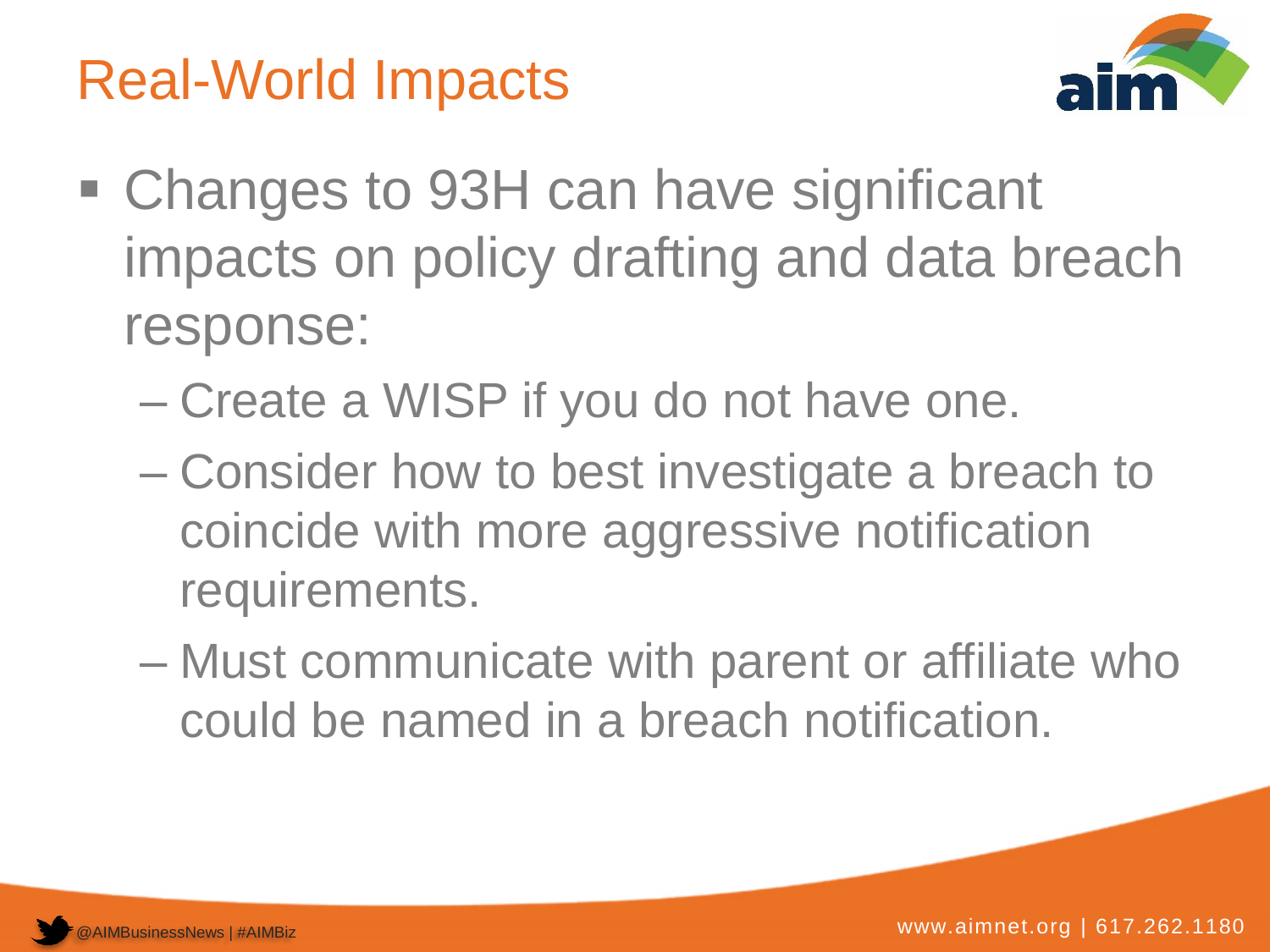# GDPR, CCPA, & Upcoming Changes



- Are there other changes in store for Massachusetts?
	- Current draft legislation.
	- GDPR has already changed how companies doing business internationally comply.
	- CCPA, depending on its final form, could signal a shift in the U.S. approach to individual privacy.

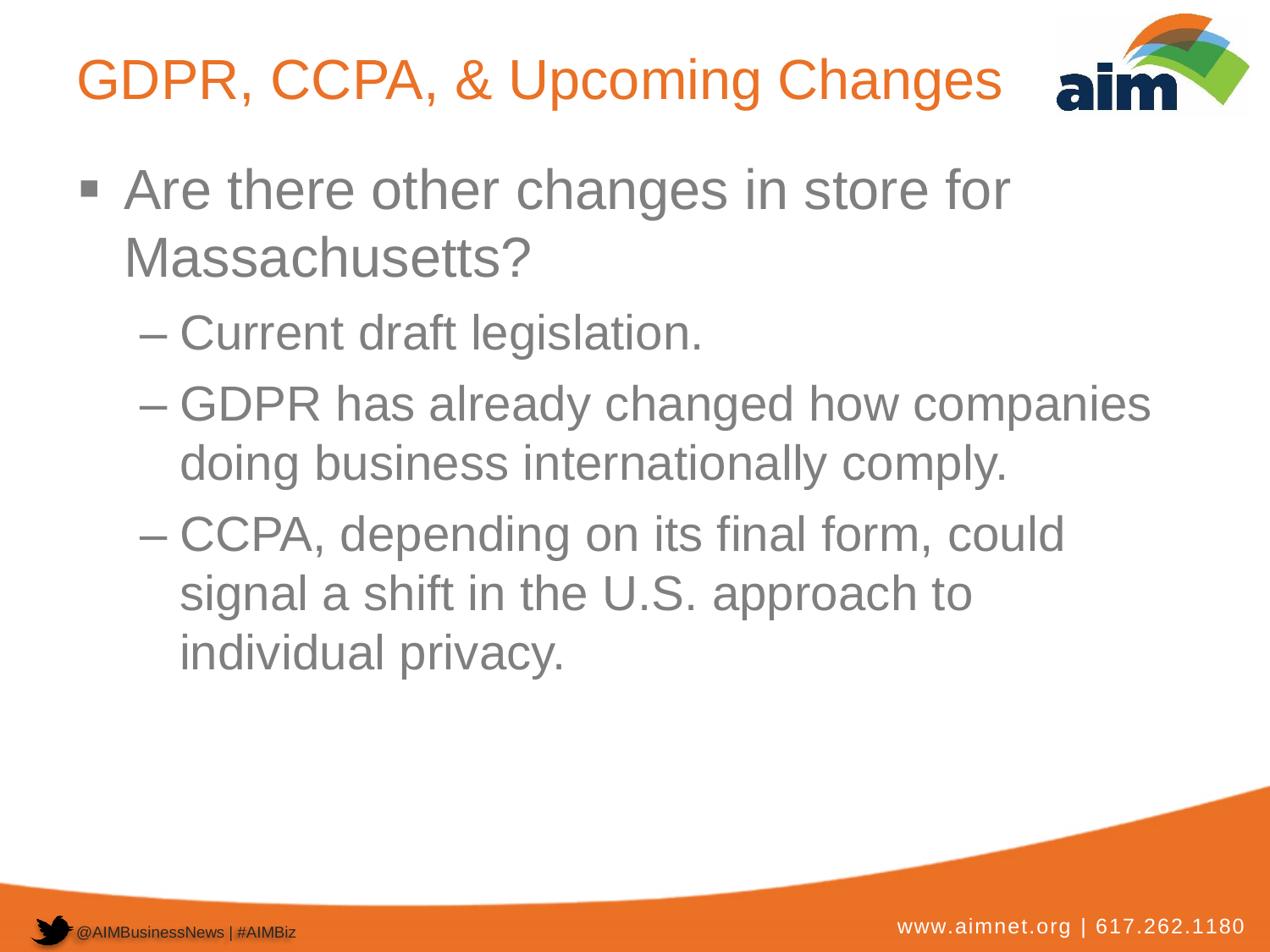



- **Review internal privacy and security** policies.
- Determine your data breach response plan.
- Consider vendor contracts with a credit monitoring agency.
- **Example 2** Consider cyber insurance.
- Be ready for more changes.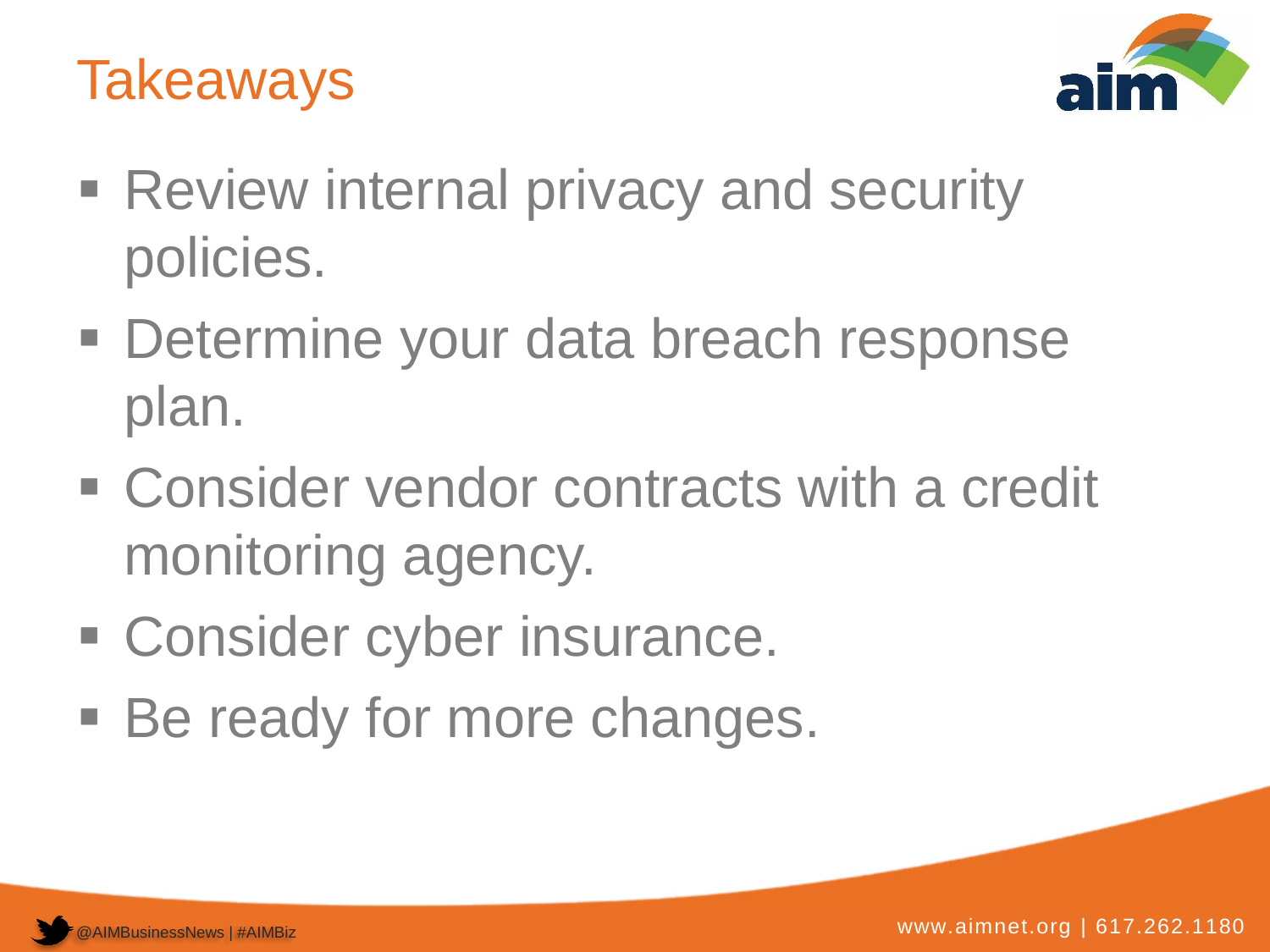### Questions?



- Stay up to date by following Foley Hoag's privacy and data security blog, *Security, Privacy, and the Law* 
	- <https://www.securityprivacyandthelaw.com/>